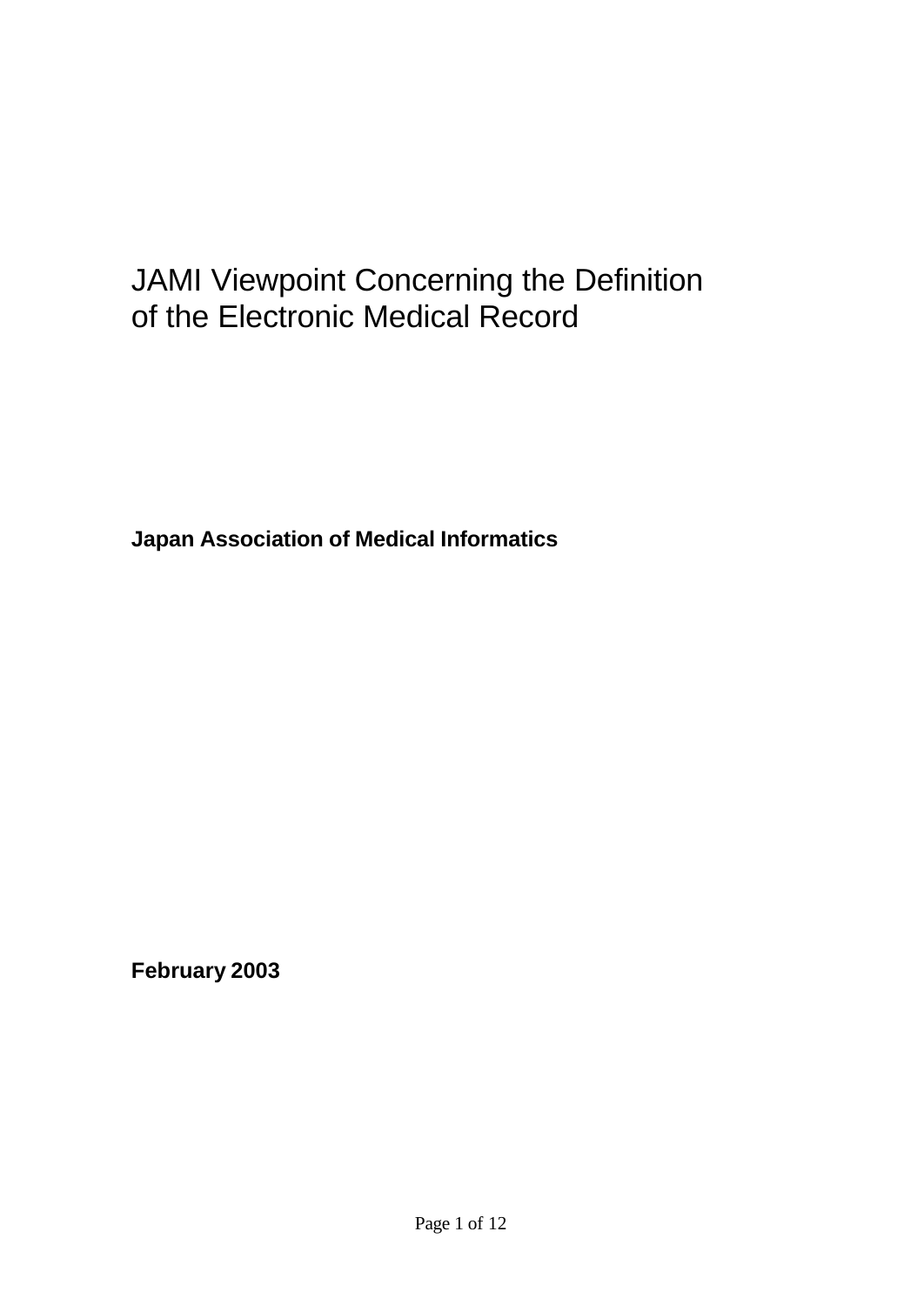# **A. Background**

In recent years, clinical and related medical information is increasingly managed by information systems as so-called the electronic medical record (EMR). However, a common definition of the term "electronic medical record" has not yet been established, causing problems in business transactions as well.

First of all, even the term "medical record" has not been given a steady definition, and although it is difficult to provide a fixed and permanent definition for such a developing concept, we at the Japan Association of Medical Informatics publish our opinion on how the EMR should be defined under the present circumstances, to solve some of the aforementioned problems. It is evident that these opinions should be revised along with technological advances and environmental changes.

To present a meaningful opinion under the present circumstances, we should primarily evaluate the current situation, since various functions expected of the EMR and its current achievements need to be taken into consideration.

Also, since functions are to be focused, we defined the EMR in the manner we considered the most adequate at present, by grasping each individual function of various existing information systems (for example, systems such as hospital information system, clinic information system, order entry system, department-specific system) rather than treating them as given infrastructures (actor analysis).

Finally, we added brief technical explanations, implementation checkpoints, as well as our thoughts on the EMR's potential contributions to the medical reforms, described in the Grand Design.

# **B. Current Evaluation**

Current goal attainment of the existing systems has been evaluated.

#### **B-1. Clinical Information Sharing**

A large percentage of information is successfully shared within each facility. However, information exchanges between outside institutions are few, and, if any, are limited to specific partners, and even in these cases they seldom occur routinely. Nonexclusive information exchanges are extremely rare, despite the importance of information sharing across medical institutions in improving transparency of medical practices.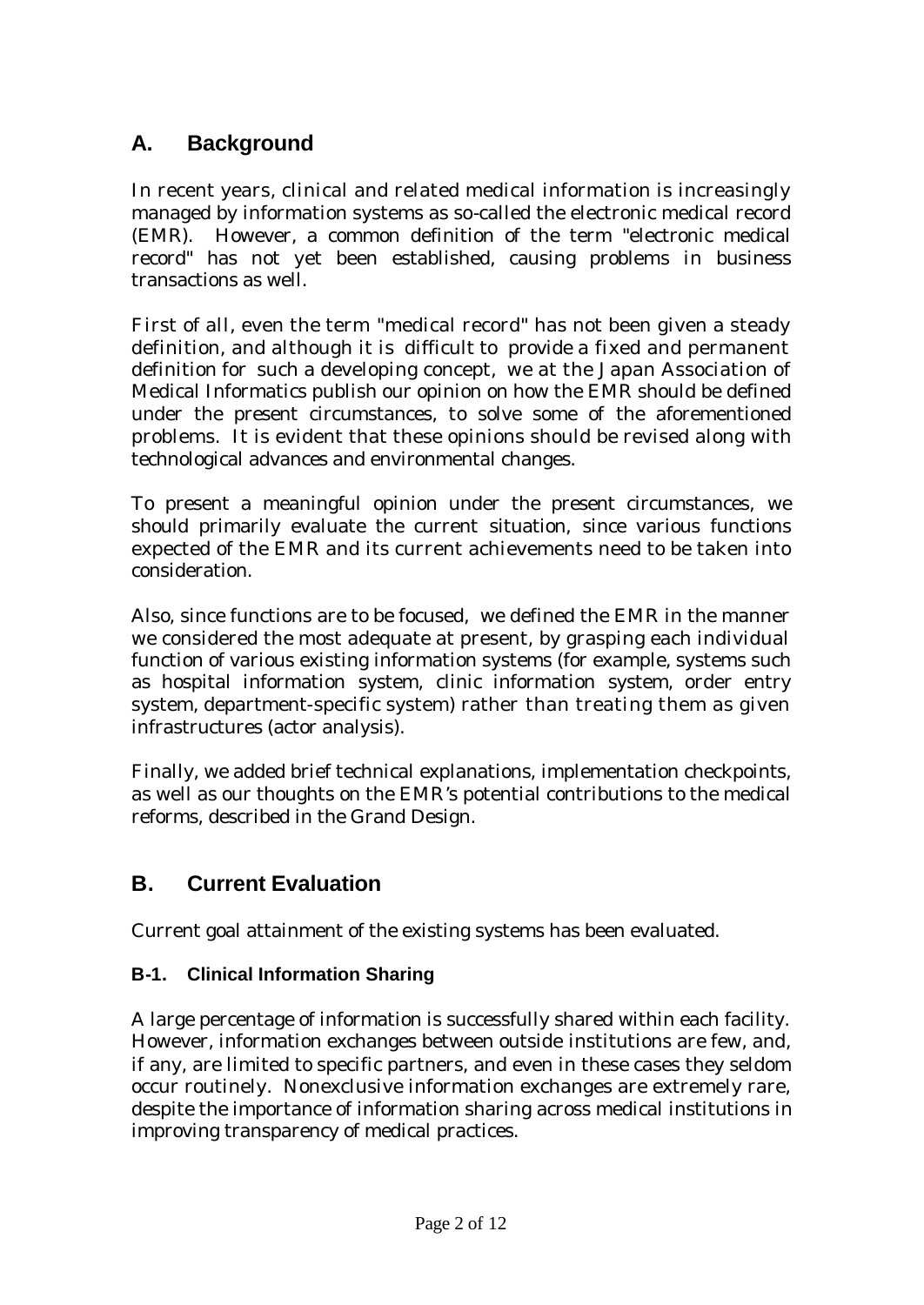### **B-2. Data Presentation at physician's terminal**

The increased in-house information sharing enhanced the on-demand availability of medical data on physician's terminals, as compared to the individual order system. These systems are also helpful in providing patients with explanations.

#### **B-3. Data Reuse**

Data reuse for clinical support, management support, education, and research support has not been realized as much as we expected. However, there are some instances in hospital logistics where targeted investments have contributed to successful data reuse.

#### **B-4. User Interface and Responses**

Data entry, depending on the type of information, often requires more time than hand-writing on paper charts. This is particularly true for information generated by medical personnel, such as findings. A majority of the facilities prefers, depending on physicians' specialties, entering free-format text data by keyboard to entering data on document templates. Few facilities are effectively utilizing mouse or tablet for graphical data entry.

# **C. Electronic Medical Record – Its Position and Functions**

The so-called "order entry systems" have two major functions: order transmission and result query. The EMR logically includes the latter. While prescriptions and instructions must be documented in medical records, the EMR functions do not necessarily include order transmissions through information systems. Results of laboratory tests for which orders are not transmitted through information systems may be referenced by the EMR. The EMR is not the same as order transmission systems and does not necessarily include full-featured ordering systems.

The term "hospital information systems" has a very broad concept. It can include tasks ranging from basic patient information management to order transmission, performed procedure information, result database, accounting, and appointment management. It may also include various departmentspecific systems. It is quite natural for the order entry system and the EMR, not to mention the various department-specific systems, to share functions such as basic patient information management.

According to this point of view based on actor analysis, the main function of the EMR is to store patients' medical documents such as clinical findings and examination results, while the main function of order entry systems is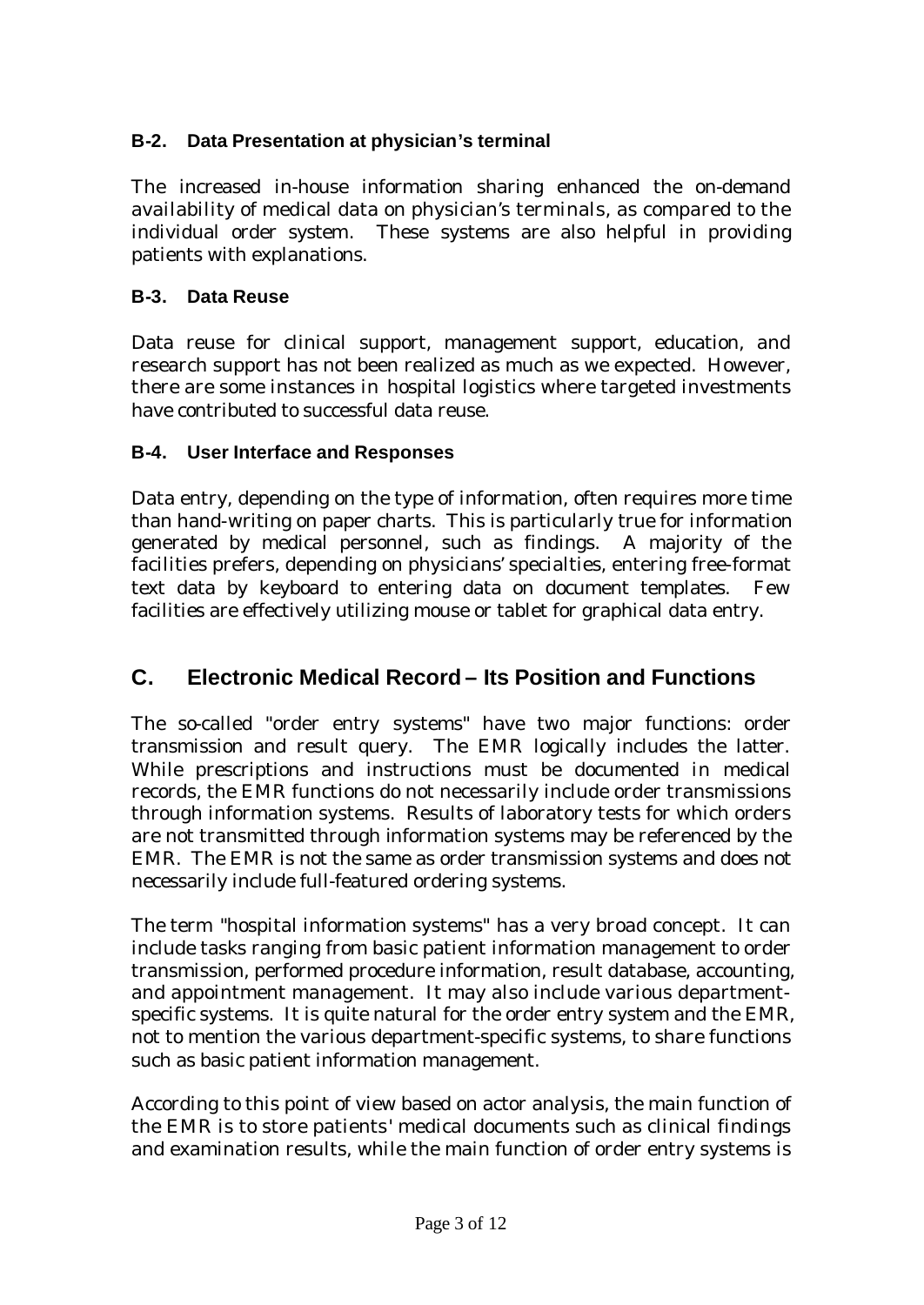to transmit hospital information such as physician's orders and test results. These two systems share some functions in common and constitute a part of the hospital information system or the clinic information system.

# **D. Definition**

We defined the EMR, distinguishing the standard EMR (with the least functional requirements: Bottom-line) and the paperless EMR. In reality, EMRs at different degree of electronization exist between these two.

#### **D-1. Standard EMR (with the least functional requirements):**

- (1) It does not cover all application areas, but it must support the order transmission system and the order result reference system in many of these areas, and in each of these, must form the basis for medical record information.
- (2) It does not cover all information types constituting the medical record, but for many of these types, it must allow prompt information retrieval simultaneously at different places. This must be possible even for sufficiently old information. Also, such information must be retrievable in various axes (such as in chronological order, in department-specific or clinical division-specific form, or in pathway format).
- (3) It must adopt standardized data formats and codes such as Health Level 7 (HL7) and Digital Imaging and Communications in Medicine (DICOM) wherever possible, taking into consideration the transition of these data into a new system after a future model update, as well as the information sharings with other medical institutions. Additionally, the mutuality between the information stored in traditional media, such as paper and films, and the electronic information must be preserved.
- (4) It must significantly improve information service for patients as compared to paper presentations, through direct viewing of a monitor screen, or utilizing a monitor screen.
- (5) It must be managed with the privacy protected. Concerning the information for which the original material in the form of traditional media such as paper and films is not preserved, the implementation must satisfy the three conditions of electronic storage (securing authenticity, securing readability, and securing storability).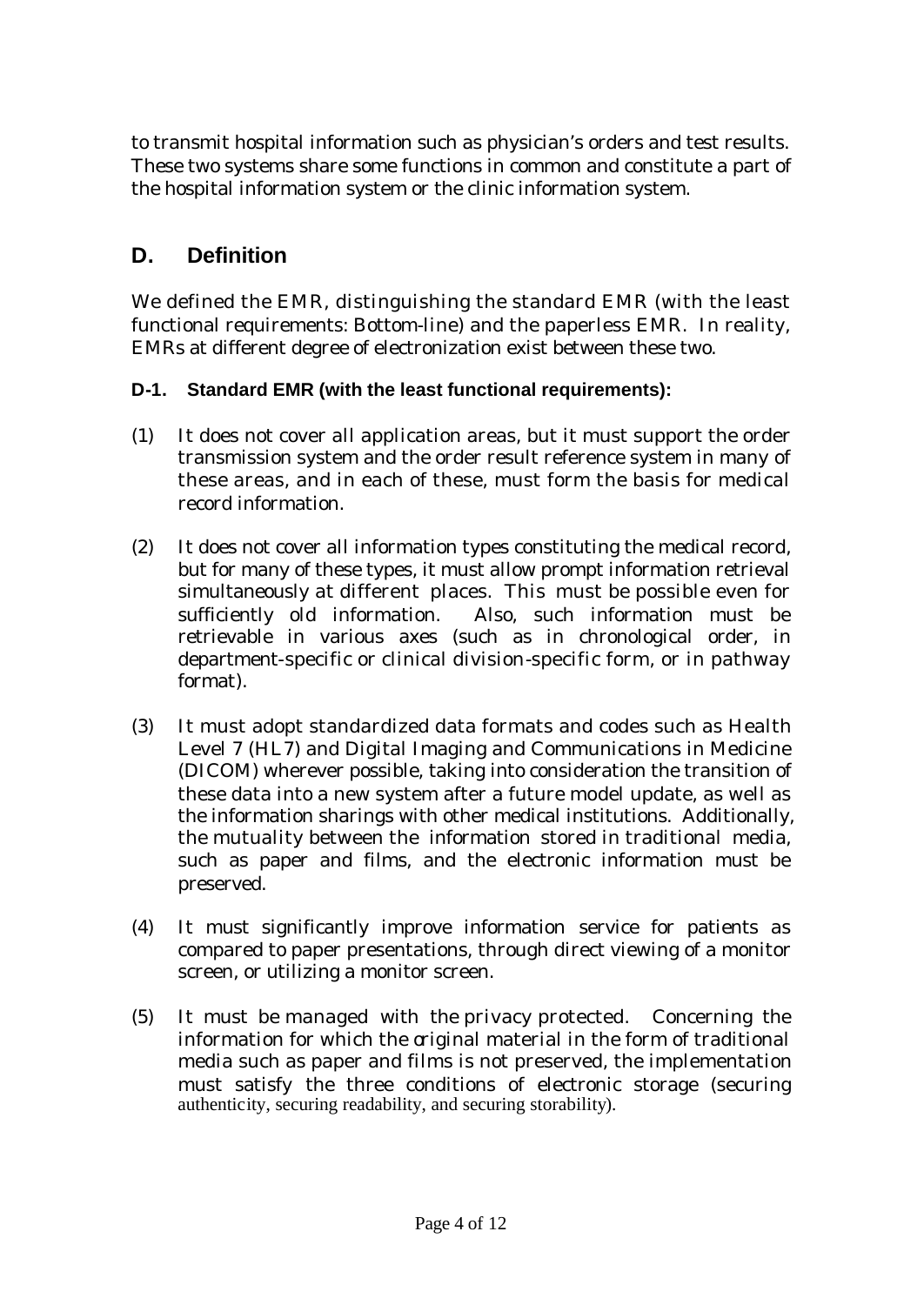#### **D-2. Paperless EMR:**

- (1) It must support the order transmission system and the order result reference system in all application areas, and in each of these, it must form the basis for medical record information.
- (2) It must allow electronic management of all types of information constituting the medical record, and must allow prompt information retrieval simultaneously at different places. This must be possible even for sufficiently old information. Also, such information must be retrievable in various axes (such as in chronological order, in department-specific or clinical division-specific form, or in pathway format).
- (3) It must satisfy D-1 (3), (4) and (5).

#### **D-3. Additional Functions**

- (1) The following t wo functions, although not required of the EMR at present, are quite important. Therefore, positive exploitation is desirable.
	- o Hospital logistics (these require too much hardware and software investments to be made an essential requirement at this point of time. The Grand Design also describes hospital logistics and the EMR as separate entities).
	- o Data Reuse (data contents such as terms and codes are not standardized enough to make data reuse a requirement at this point of time. However, positive implementations are encouraged for the well standardized items such as drug names, clinical examination names, and disease names).

#### **D-4. Supplement**

Concerning the following issue, in addition to satisfying the three conditions of electronic storage and the privacy protection requirements, continuous measures should be taken in accordance with technological advances.

o Data security and privacy protection measures that should be taken when exchanging electronic clinical information within the facility as well as among institutions.

## **E. Technical Explanation**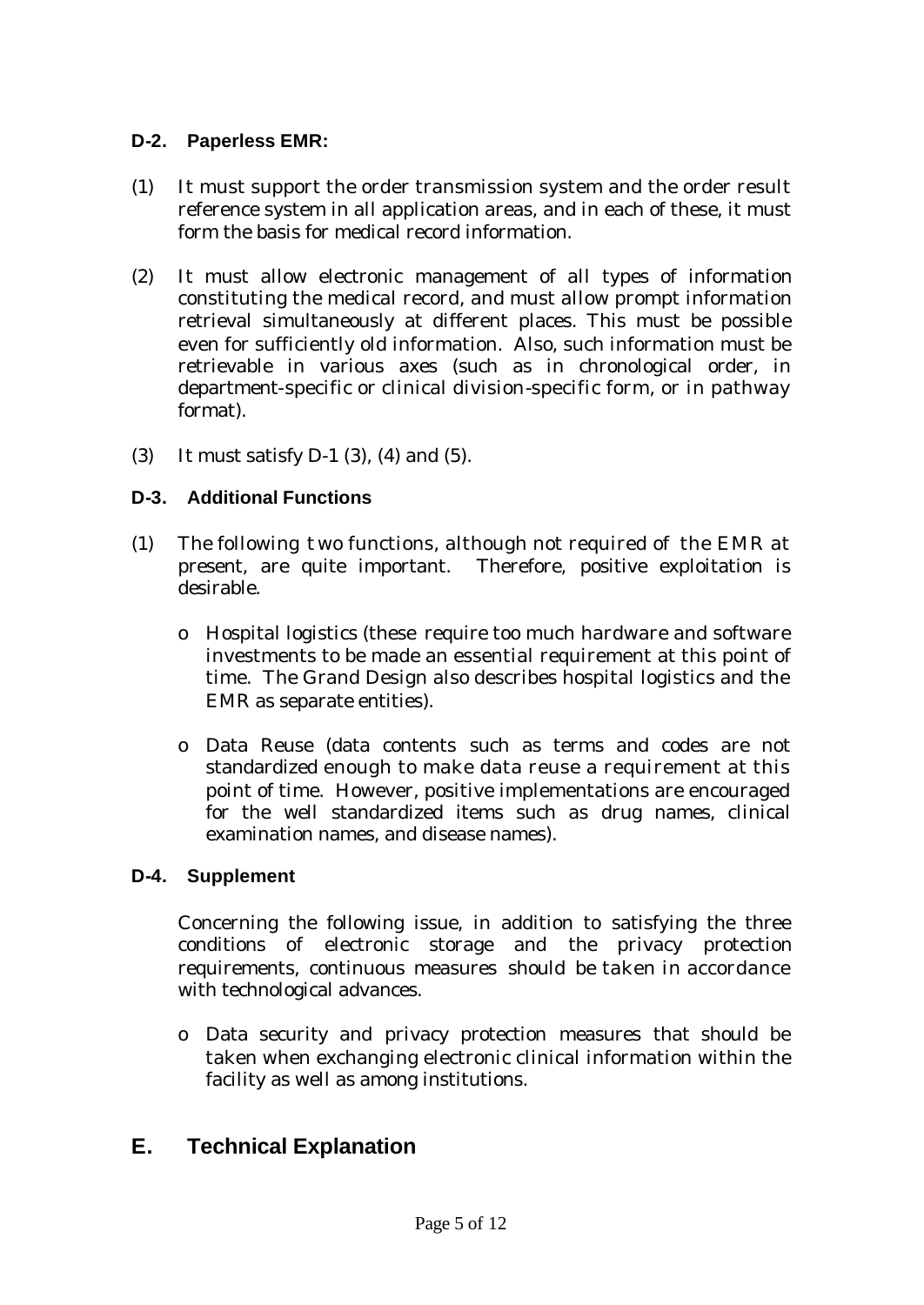#### **E-1. Paperless**

Upon evaluating the current status, we considered that the key point in classifying EMRs was whether the management of such information as physicians' findings was paperless or not. Achieving paperless management is not easy, and it currently requires a large amount of investment and the facility's effort. However, even if paperless documentation of findings is implemented, effective data reuse cannot take place without data items such as disease names and finding description being standardized; in deed, the number of institutions effectively reusing data is limited. Efforts for such standardization are being made, but if a sufficient amount of reusable data cannot be generated, one of the benefits of going through the trouble of realizing paperless management in this area cannot be expected. On the other hand, other items such as images, examination results, prescriptions, and reports are relatively well standardized, and a variety of products for these is available and is relatively inexpensive. Although they do not constitute the entire clinical information, presenting such information in visually ingenious forms to health care personnel and patients is very meaningful. Therefore, it is not appropriate to exclude such benefits from the EMR just because it's not entirely paperless. Nevertheless, the situation differs considerably by whether the management is paperless or not, and we considered this to be the key point in classifying EMRs.

#### **E-2. Relationship with Critical Pathway**

Whether managed by paper or an information system, there are three types of Critical Pathway (CP) with different degrees of implementation: CP that is simply for informing patients before the treatment; CP in which various orders are initially generated but with the subsequent changes made individually; and CP in which orders as well as subsequent changes are generated. The most important point is that, when changes are made in response to the patient's conditions, the latest and the most reliable instructions be clearly indicated. In view of accident prevention, the third type appears to be desirable, but this requires the system to be something close to the "paperless EMR" defined above. In addition, all health care personnel must check the latest To-Do list before engaging in a medical practice. In other words, medical practice becomes too risky to perform in the case of system failure, thus requiring the hospital information system an extremely high degree of reliability. As a result, constructions of hospital information systems would require a significant amount of investment. Even then, because there may be several medical personnel who make changes to the CP, there must be a person responsible of the patient's treatment process. The same thing can be said to both CPs implemented through paper and information system. This is reflected by the fact that CPs are more effectively used in facilities where nursing staff is playing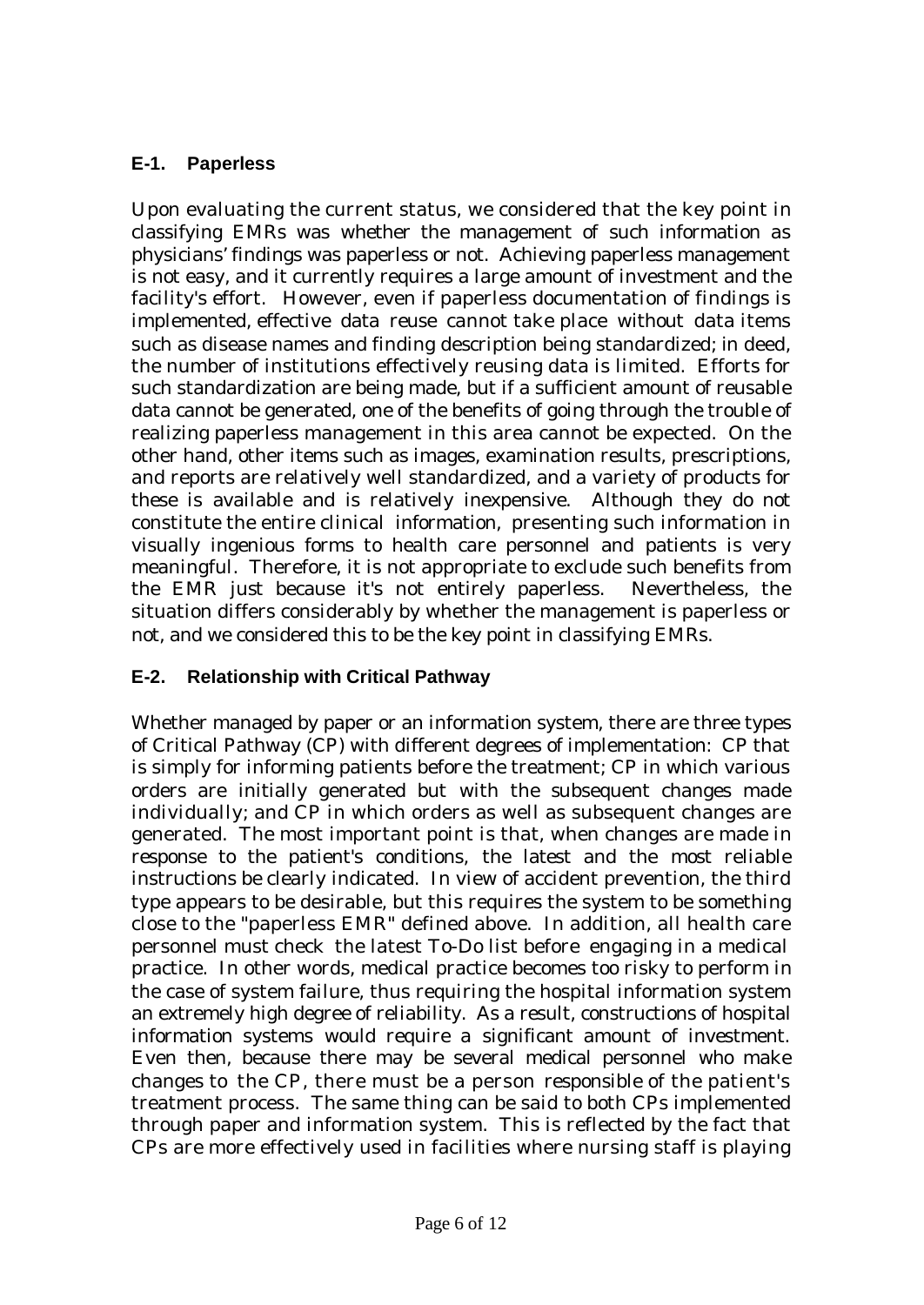more active roles, given the present circumstances in which nursing staff communicates information better than doctors.

Nevertheless, Critical Pathway is a very effective tool for informing patients, and should be adopted positively. However, CP is basically built upon order entry, transmission, and change implementation functions. These are not required of the EMR nor premise the use of paperless EMR. Also, changes do not have to be made electronically. On the other hand, even in the case of paperless management, the person in charge of the treatment process must not be disregarded.

#### **E-3. Number of Information Types to be Handled**

According to the definition described above, even in-hospital Picture Archiving & Communication System (PACS) alone can be referred to as EMR if the display at physicians' terminal is well thought-out. It is desirable that not only images but as much information as possible be comprehensively displayed. However, the scope of information to be handled changes with the time. For example, even a simple system allowing only prescription and examination orders within a hospital ward was called an order entry system at the time of its initial introduction, but such a system is no longer sufficient even for business transactions. It is expected that the EMR would go through a similar process. In the present circumstances, the appropriate scope of information to be handled would be most of the information for which the data is generated from machines (clinical examinations, images), and for which the order entry is implemented (prescriptions and injection). In other words, at this point of time, systems that only allow examination result reference inside the hospital would be insufficient, while systems that allow reference of information encompassing examination results, prescriptions, and images would satisfy the requirements (provided that other conditions such as an improved information service are satisfied. Particularly, the requirements such as prompt retrieval and retrieval of sufficiently old information are often not adequately satisfied even at the present time). However, concerning the latter type of information (information for which the order entry is implemented), the system must mainly handle not only order information but also implementation information. In the case of drug prescriptions, for example, the order information would be the drug name and the implementation information would be the preparation instruction. Although prescriptions in generic names and query processing should be considered, instances of such achievement are rare. It is because of these reasons that in this definition, we did not lightly regard this type of information as a necessary requirement, and that the conditions concerning on information types are not set strict.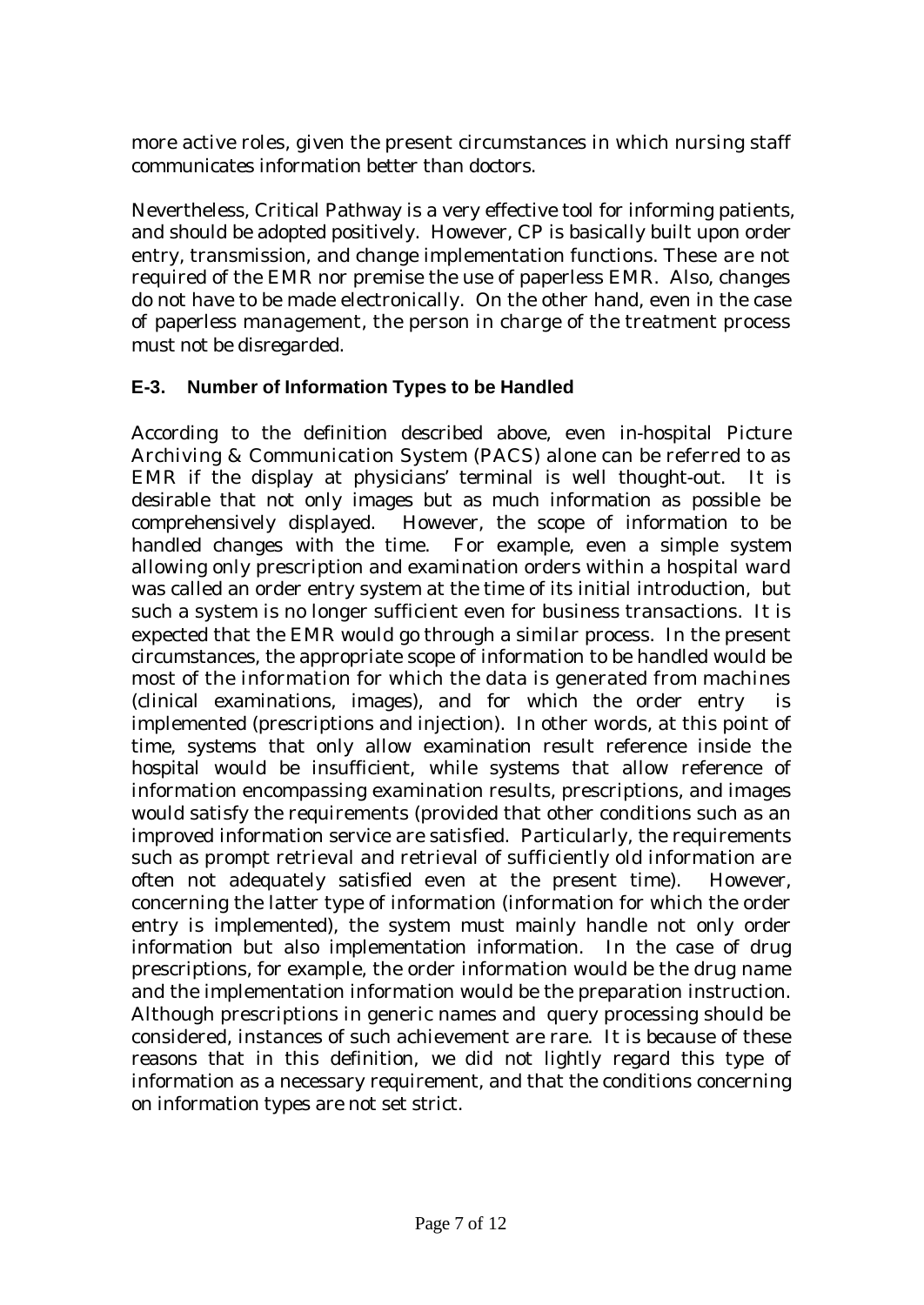#### **E-4. Information Storage**

Long-term storage of important information must not be interfered with by system replacement or vendor change. Although this has been accomplished in areas well standardized by such systems as HL7 or DICOM, if information is stored in proprietary formats, measures to be taken at the time of future system upgrade must be carefully considered. Also, in the case where physicians' findings are documented electronically, if all the information subject to authenticity is to be stored in the database, in the worst case, the existing equipment may have to be maintained for as long as 5 years after the system replacement. This is an extreme view, since such information as under which circumstances and from what options the user entered the data is for usability purposes; therefore, it is not appropriate to document the user's each and every action and make it subject to authenticity. In information system management, the documented information needs to be confirmed by the user him/herself, and it is this confirmed information that should be subject to the authenticity.

#### **E-5. Component-Based Approach, Multi-Vendor System, and Internationalization**

EMR component products are already available for some applications such as image management solutions. Good examples of such are the component products using DICOM to receive images and Web to reference them within the hospital, or those storing images in the DICOM format. Standardization allowed the use of these products which are supplied by vendors different from that of the EMR. Naturally, in these limited vertical segments, new entries into the market are promoted, giving the possibility for users to purchase better quality products inexpensively. As the standardization progresses, component-based approach will probably be possible in wider application areas. Until now, Japanese hospital information systems and order entry systems have been rarely sold abroad, and, in the same manner, foreign systems have been rarely sold in Japan. However, EMR component businesses are expected to spread into imaging modalities and bed-side monitors, and many of these are supplied by foreign vendors; some Japanese vendors also sell to overseas markets. Therefore, international procurement is inevitable, and we must say that procurement based on some proprietary standard, which doesn't measure up to the international standard, is somewhat of a problem. On the other hand, Japan has the world highest diffusion rate of order entry systems, and given the hectic environment of hospital administration in Asian countries as compared to the Western countries, the technology which has been tested under such conditions must be of high-level. The Japanese vendors must have a vision to spread their high-level technologies through international standards.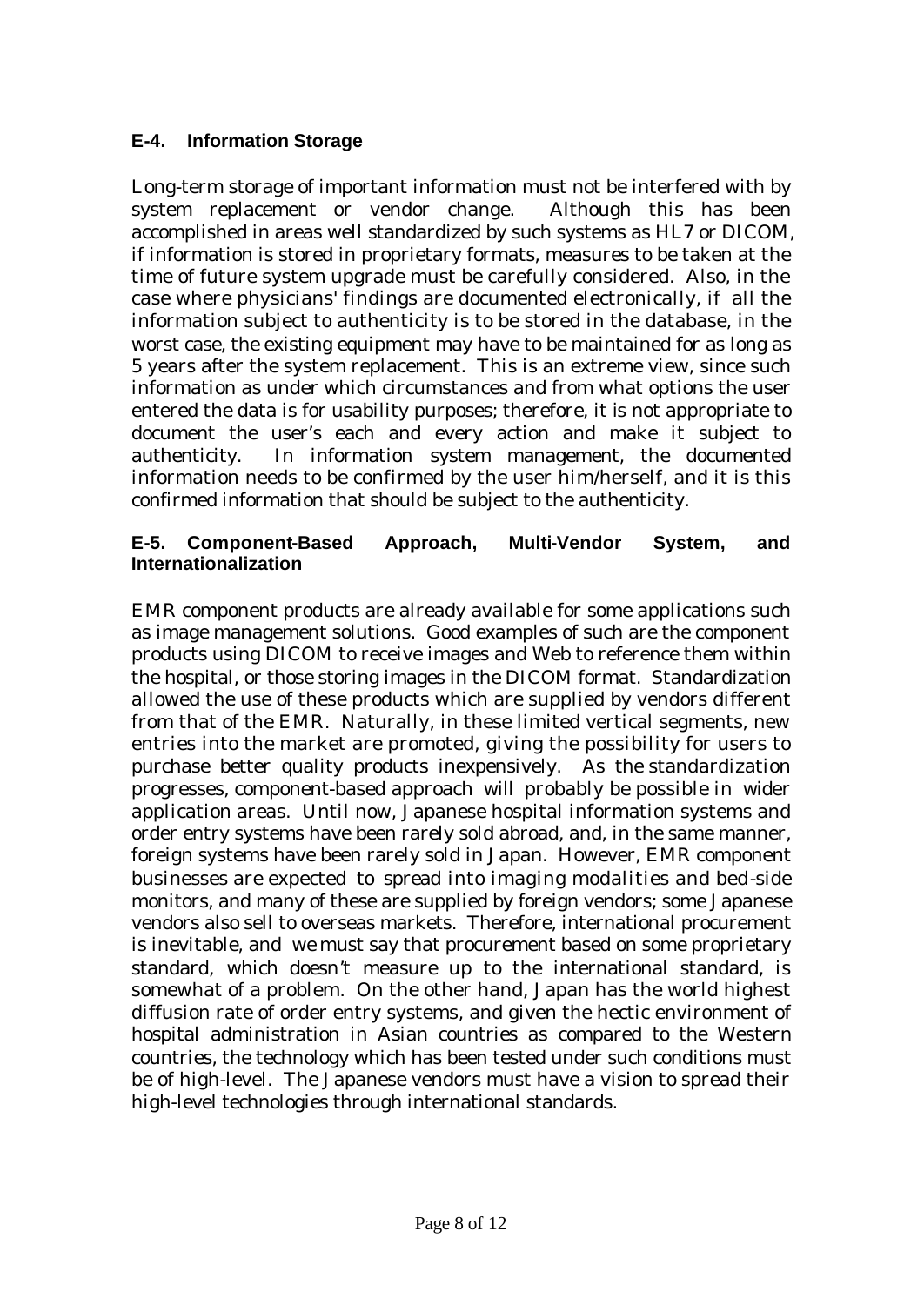# **F. Introduction Checkpoints**

#### **F-1. Paperless or Not?**

The benefits (for example, information retrievable simultaneously at different places, safety improved by reduced handwritten documentations, availability of administrative, clinical, research, and educational support data) and the cost (for example, equipment (both software and hardware), purchase, maintenance, time and effort for data entry) must be weighed before decision-making.

#### **F-2. To What Extent Should Data Be Reused?**

To obtain meaningful data, certain preparation work is required (for example, master data preparation, code standardization, methods and efforts to obtain material data).

#### **F-3. Should Hospital Logistics and Workflow Management be Included?**

Although hospital logistics and workflow management are not part of the EMR functions, these are important in improving hospital services. However, in either application, gathering the basic data entails significant costs. Therefore, the amount of reduction in billing errors and dead stock, and the optimal personnel placement that would be possible by such applications need to be considered.

#### **F-4. Is the Data Format Standardized?**

At the time of system replacement, will important data migrate to the new system? Even if physicians' findings are preserved in structured documents, will they be reproduced in the new system? In other words, if a different vendor offers a better and less expensive system at the time of next replacement, would not the format be an obstacle to data migration? Furthermore, would not the data be lost if the current vendor pulls out of the market in the first place? These issues must be taken into consideration.

#### **F-5. Can the System Handle Increased Data Volume?**

The response must be sufficient to handle the data volume not only at the time of the installation but also near the end of the system's life span. Also, the storage capacity does not have to be excessive from the beginning, but in that case it must be expandable from both system design and cost planning points of view.

#### **F-6. To What Extent Should User Authentication and the Three Conditions of Electronic Storage Be Implemented?**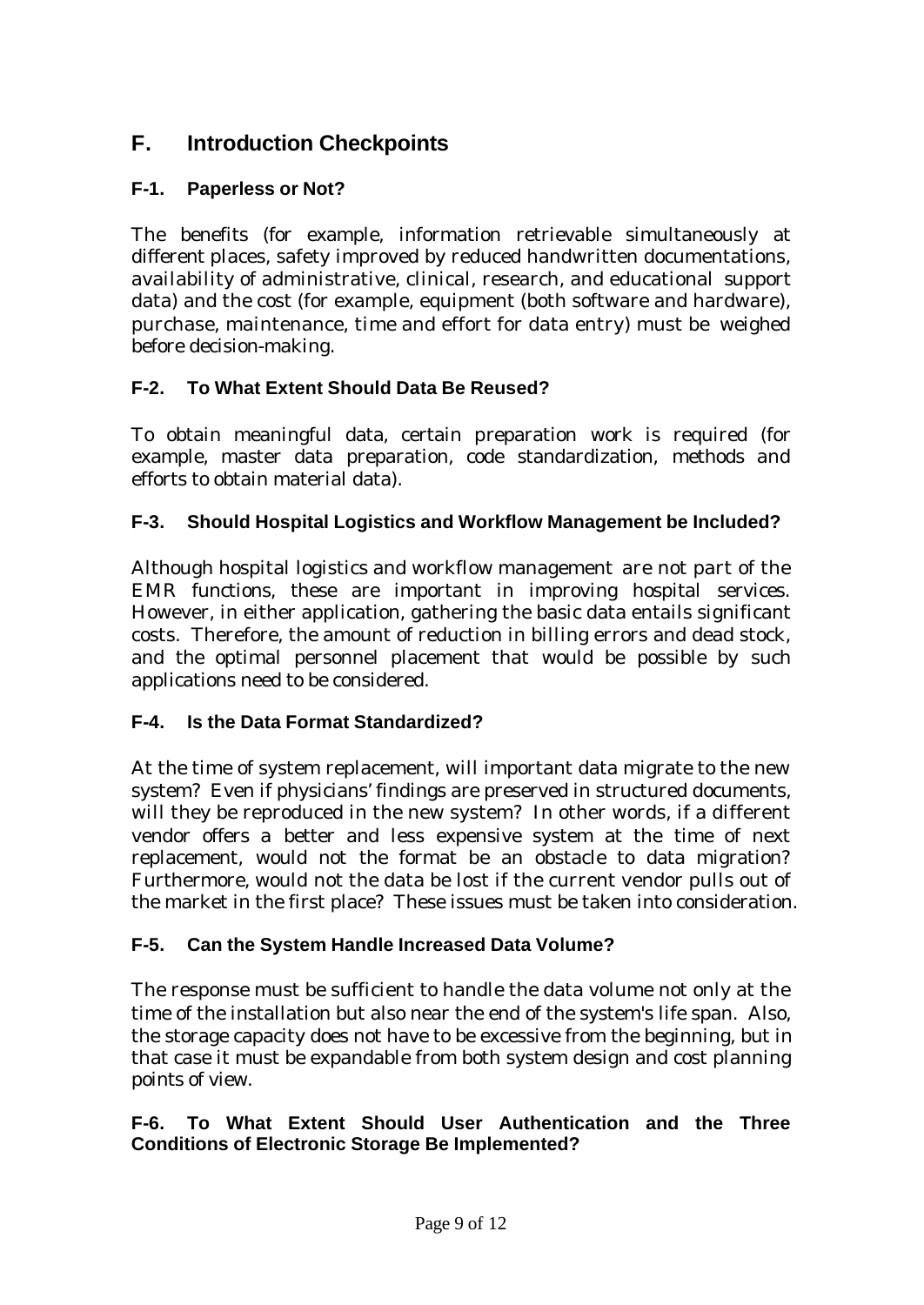These are all too expensive to be covered by the information system alone, and must be implemented along with operational procedures.

# **G. Towards the Medical Reform**

The Grand Design cites four issues for which EMR should contribute to the resolution.

#### **G-1. Information Provision**

o Accumulation of comparable data

A standardized data format must be used when accumulating important data. Also, accumulating sufficiently old data in a user-friendly format improves availability and enables meaningful comparisons.

o Clear presentation of information

Clearly presenting information to medical personnel is important for work efficiency, accident prevention, and for better medical service. Understandability is also essential in assuring transparency of health care.

o Information sharing among medical workers

Information exchange facilitates consultation of a second-opinion. This also is important in gaining patients' trust in the health care system, and it contributes to efficiency and priority improvements by increasing the options available to patients of medical institutions.

These three points are also emphasized in this definition of the EMR.

#### **G-2. Quality Improvement**

As data accumulation and sharing bring about more effective data analysis, establishments of new medical treatments and new evidences are expected. However, such issues as terminology standardization still need improvement and information sharing is insufficient as well. Although these goals are not to be achieved by information systems alone, continuing efforts need to be made in order to resolve these problems and to provide as much material as possible. For example, when we think of the potential contributions to genome information-related researches, gathering comprehensive, multi-center epidemiological data is essential. However, the categories of clinical data that will be required cannot be predicted at this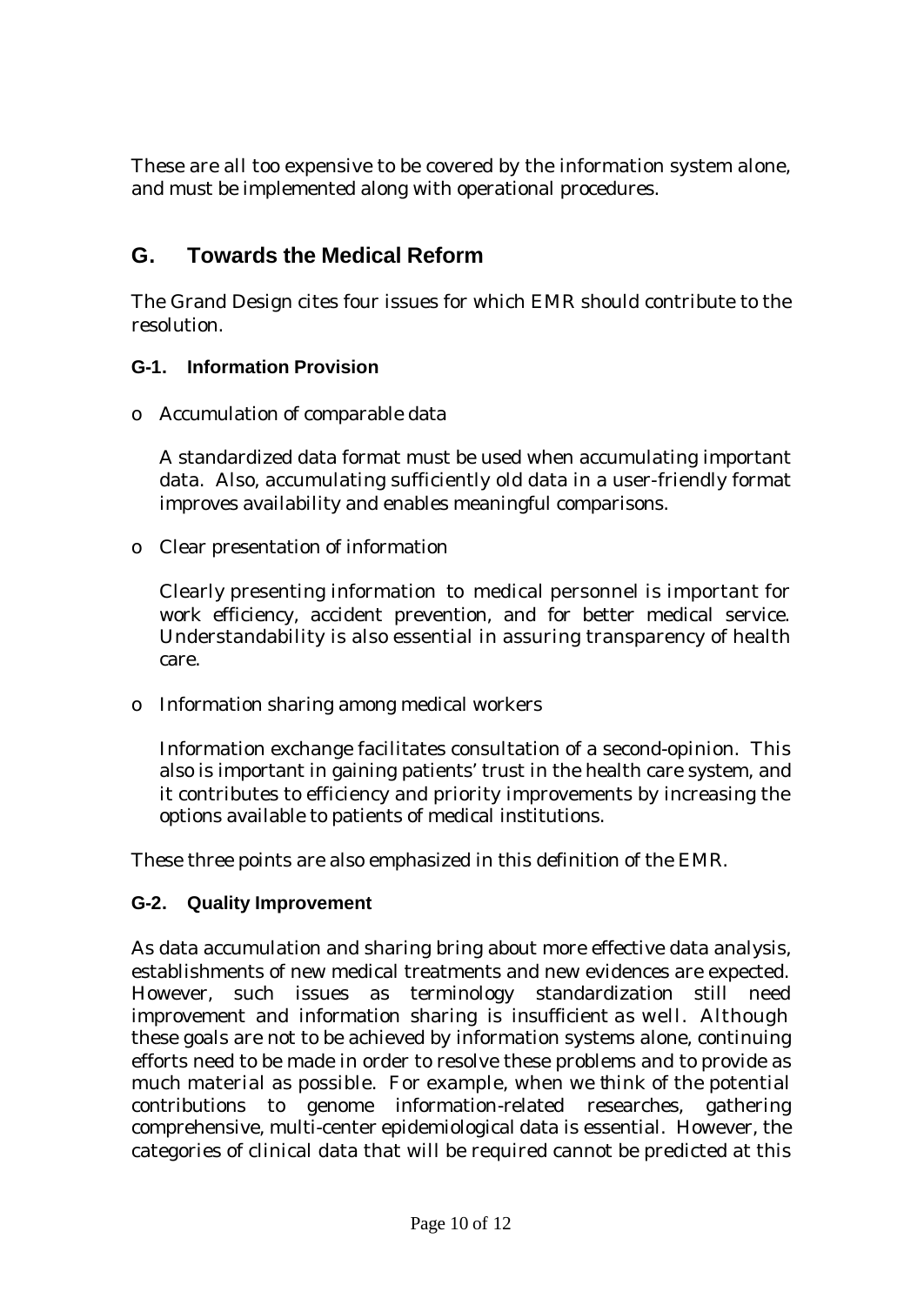stage. As it is impossible to be prepared in advance for each of these particular domains, we should at least be poised to promptly provide prescriptions and clinical examination results.

Neither data accumulation nor sharing is sufficient to evaluate medical service, but even if these problems are solved, the criteria (indicators) for such evaluation remain to be properly defined. In order to assist the establishment of such criteria, data accumulation and sharing must nonetheless be made possible in an accessible manner. Yet, the information sharing promotion results in increased opportunities to disclose medical activities among physicians, and this alone can contribute to the quality improvement of health care and description.

## **G-3. Efficiency Improvement**

Utilization of medical practice implementation information which constitutes the infrastructure of the EMR can contribute to cost reduction. However, cost reduction cannot be achieved by the EMR alone since this is made possible under cooperation in the hospital logistics system and the work and human resource management system; it also needs sufficient amount of equipment investments and data entry/registration efforts.

#### **G-4. Safety Measures**

The Grand Design describes that the safety measures concern the order entry system. It is a fact that electronic order entry can reduce errors inherent in handwritten documentations. However, these measures must not be based on the assumption that the information system can be relied upon, since data can be originated from various sources, and software developers are also humans. For the EMR to contribute to data safety, a function which utilizes various information stored in EMR to validate integrity of instructions will be necessary.

## **H. For the Public to Understand -- Reduction of medical cost is not the purpose**

Is health care quality in Japan inferior to those in other countries? Although the ratio of medical expenditure to GDP is the lowest among industrialized nations, life expectancy and other indicators in Japan rank at or near the top, and we, along with France, have been highly evaluated by the WHO. Many advanced clinical institutions have already begun reporting information such as department-specific, disease-specific, medical worker-specific revenues and expenditures. These data should of course be used to further improve efficiency and to reduce wastefulness, but at the same time, if current health care practice is properly run, they should also